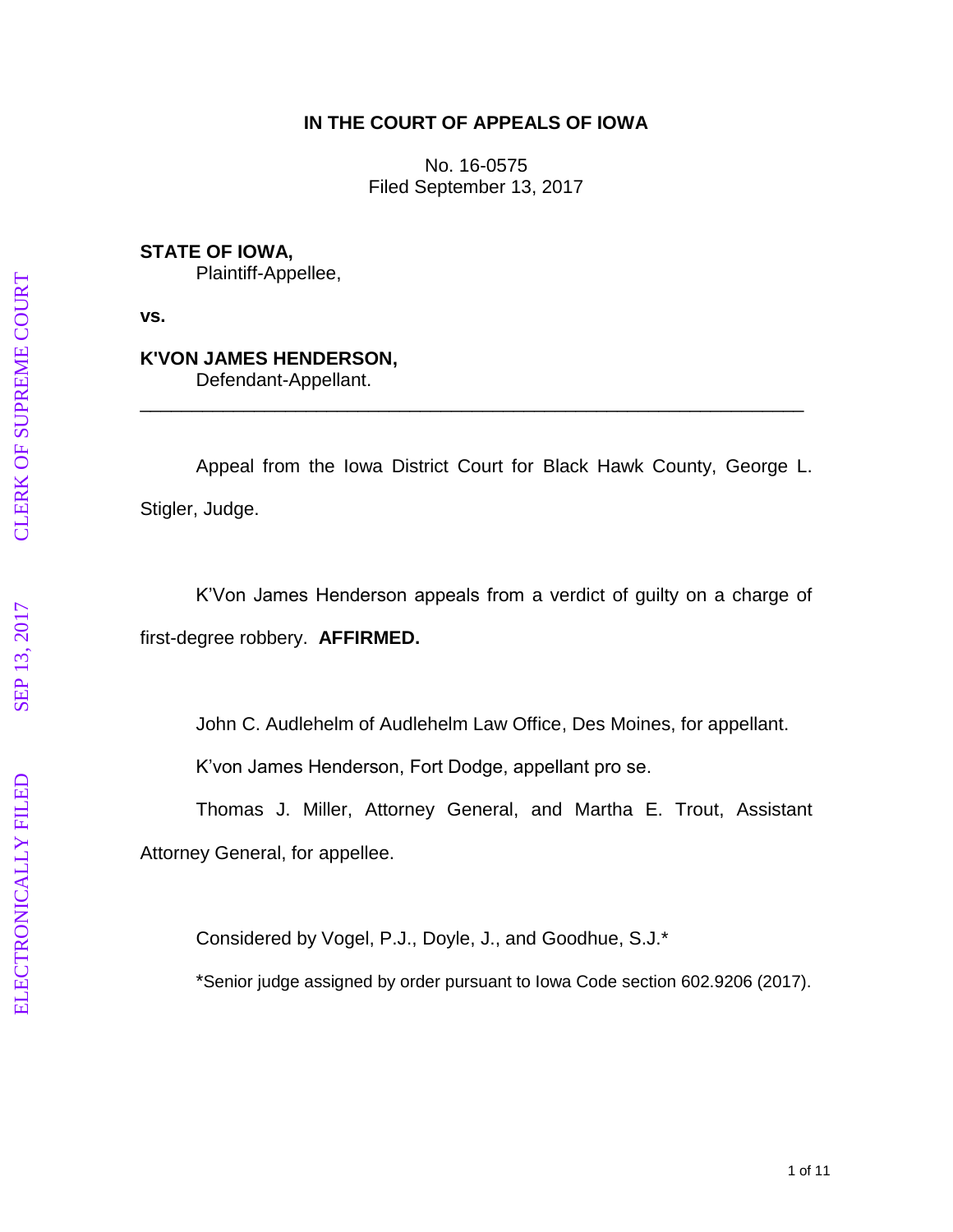#### **GOODHUE, Senior Judge.**

K'Von James Henderson appeals from a verdict of guilty on a charge of first-degree robbery. We affirm.

#### **I. Background Facts and Proceedings**

Shortly before closing time on February 10, 2015—pursuant to a plan developed the evening before—Riley Mallett, Cody Plummer, Myles Anderson, Dayton Nelson, and Henderson gathered together to rob the Greenwood Pharmacy in Waterloo. Anderson and Mallett were to do the actual entry, but the plan was changed when Anderson backed out and Plummer replaced him. Nelson and Henderson were to be get-away drivers. Two automobiles were employed; the items taken were to be deposited in the vehicle Nelson was driving, and Henderson was to pick up Plummer and Mallett at a designated location.

Nelson drove Mallett, Plummer, and Anderson to the drug store. Henderson proceeded on to the pick-up point where he was to wait. Mallett and Plummer entered the drug store, and Mallett went to the back and demanded Xanax and cough syrup with promethazine and codeine. At the February 9 meeting, it had been agreed that no guns were to be involved—only a note demanding the pharmacist give them all of the Xanax, Promethazine and Codeine. It was later decided that to succeed with their plan, a gun was needed. Anderson had a gun in his possession and made it available to Mallett. Mallett brandished the gun when making the demand for drugs and threatened to "shoot this bitch up." The pharmacist, Wes Pilkington, believed the handgun looked like the gun police carry and complied with Mallett's demand. Mallett was wearing a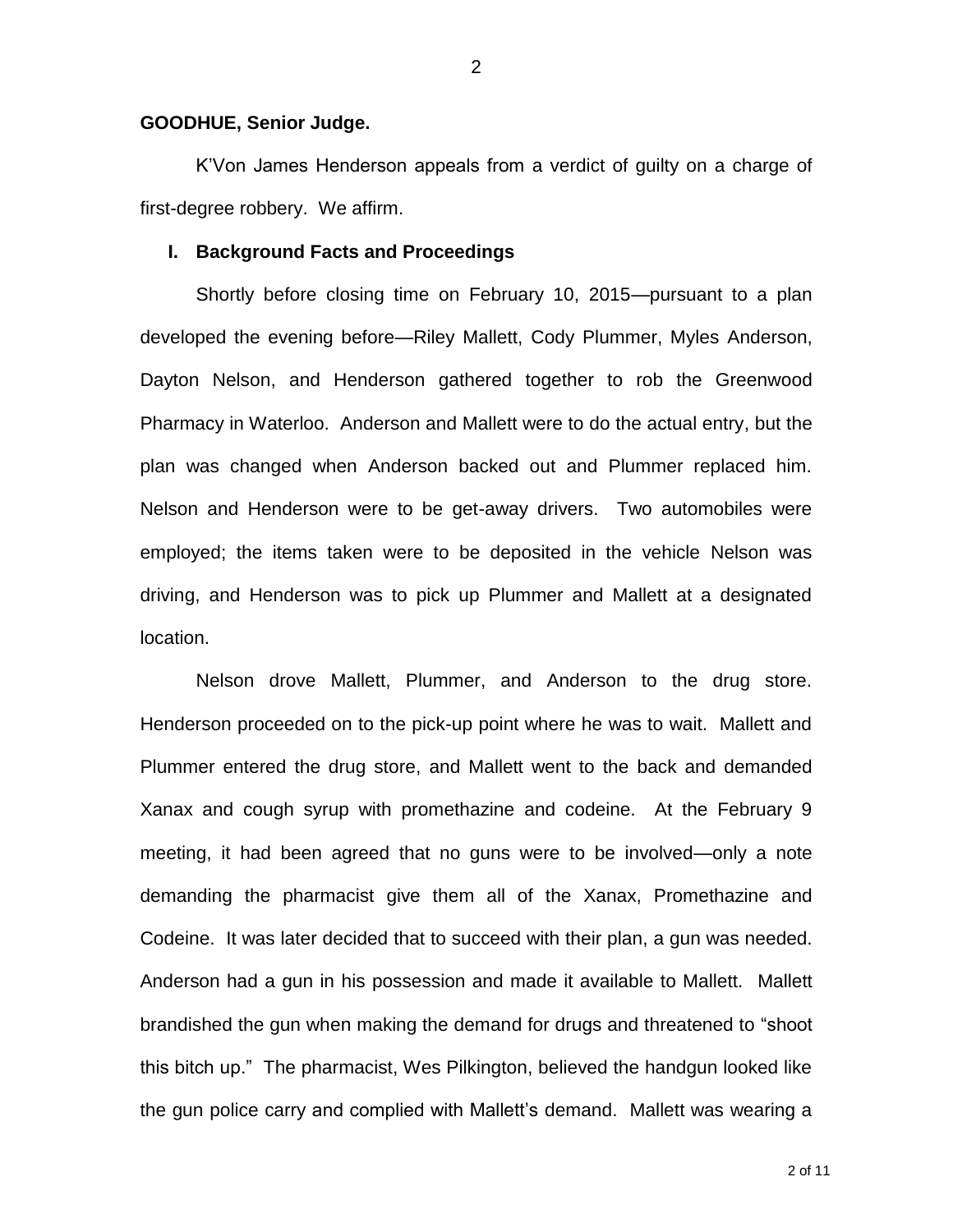mask, but Pilkington was able to identify him at trial. Plummer stayed at the front of the store and requested money, and the clerk gave him money out of the cash register.

Plummer and Mallett were able to put the loot into the trunk of the vehicle Nelson was driving, but Mallett and Plummer were arrested before they made it to the getaway car being driven by Henderson. Both were apprehended in the vicinity of the drug store. Nelson, Anderson, and Henderson eventually gathered at Nelson's residence with the proceeds from the robbery. The items that had been taken were divided among the three of them. Nelson observed Henderson placing some of the drugs wrapped in tinfoil in his pocket.

Law enforcement proceeded to the Nelson residence and were greeted by Nelson's dogs. Henderson and Nelson began to run. It was unclear whether they were trying to restrain the dogs or escape, but as Henderson ran, his cell phone dropped out of his pocket. Records from the phone reflect multiple calls among the participants, including Henderson, from their respective cell phones immediately before the robbery. Henderson was searched, and a tinfoil package containing Xanax was found. The Nelson residence was searched, and drugs were found that were identified as items taken from the Greenwood Pharmacy. Henderson initially claimed he had been at the Nelson residence the entire evening but later indicated he had been driving around for a period of time and acknowledged that he knew about the robbery before the police had arrived.

Henderson, Anderson, Mallett, and Plummer were each charged with firstdegree robbery. Nelson became a witness for the State. Henderson, Mallett and Plummer were tried together. Trial began November 15, 2015, but a mistrial was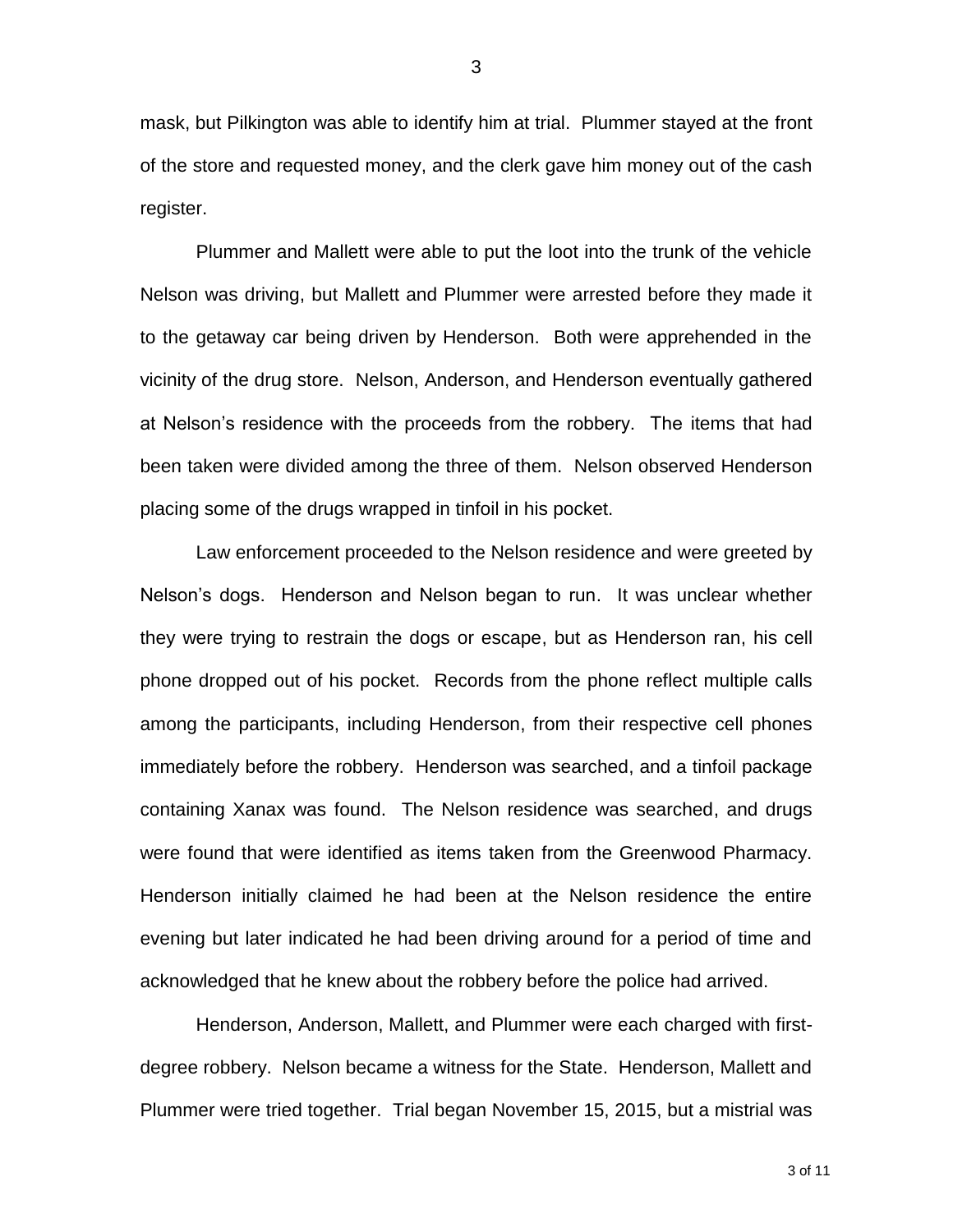declared. The second trial began February 9, 2016, and ended February 17, 2016. Henderson was convicted of first-degree robbery. He appeals, contending there was insufficient evidence to survive a judgment for acquittal. He has also filed a pro se brief claiming ineffective assistance of counsel.

#### **II. Sufficiency of the Evidence**

#### *A. Error Preservation*

Henderson moved for judgment of acquittal on a timely basis, which was denied. Henderson now claims there was a lack of corroboration of an accomplice's testimony and there was no evidence a dangerous weapon was used.

Error preservation has two components: a timeliness component and a substantive component. *State v. Krogman*, 804 N.W.2d 518, 523 (Iowa 2011). Henderson's motion raised the claim of a lack of corroboration of the accomplice's testimony. It did not raise a claim that there was a lack of evidence on the dangerous-weapon component of the first-degree robbery charge.

Henderson asserts the motion can be regarded as a blanket attack that covers all of the elements of the crime. An exception to the substantive component exists when the grounds are obviously understood by the trial court and counsel, and where there was a total lack of proof of an element. *State v. Williams*, 695 N.W.2d 23, 27 (Iowa 2005). The facts of this case do not support the exception. Error was not preserved on the dangerous weapon issue.

#### *B. Scope and Standard of Review*

Denial of a motion for acquittal will be sustained if there is sufficient evidence to support the verdict. *Id.* Sufficiency-of-the-evidence claims are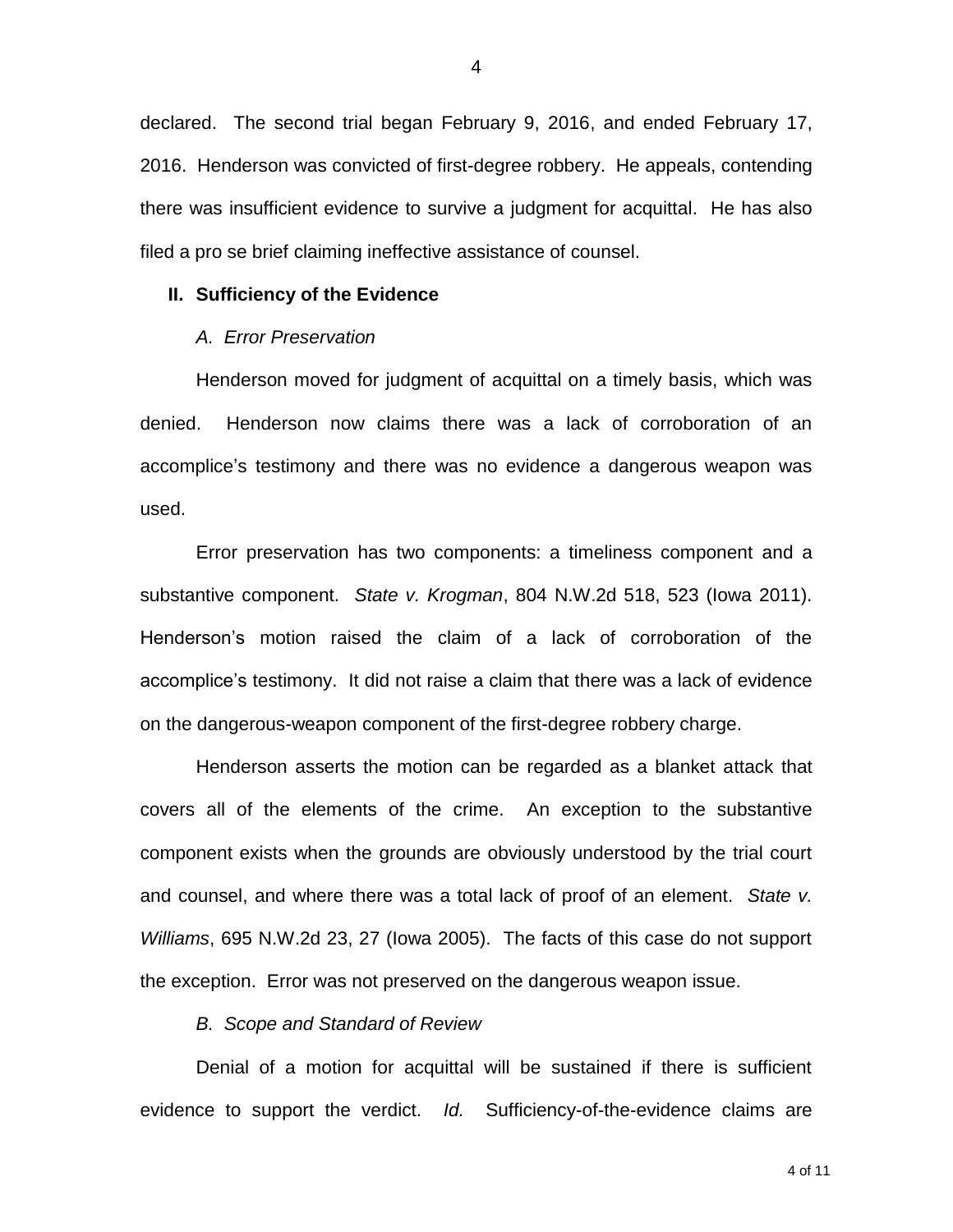reviewed for errors of law. *Id.* Substantial evidence exists if it would convince the finder of fact of a defendant's guilt beyond a reasonable doubt. *Id.* The evidence is viewed in the light most favorable to the State, and all inferences that may be fairly drawn from the evidence are given to the State. *State v. Showens*, 845 N.W.2d 436, 439-40 (Iowa 2014).

#### *C. Discussion*

"A person may not be convicted upon the testimony of an accomplice or a solicited person unless corroborated by the evidence which shall tend to connect the defendant with the commission of the offense . . . ." Iowa R. Crim. P. 2.21(3). Corroborative evidence need not be strong as long as it fairly connects the accused with the crime. *State v. Berney*, 378 N.W.2d 915, 918 (Iowa 1985).

There is an abundance of evidence supporting Nelson's testimony and Henderson's involvement. Henderson's cell phone reflected numerous calls between him and the other participants immediately before the robbery. He was at Nelson's home with part of the proceeds of the robbery. He still had the Xanax wrapped in tinfoil that Nelson testified he had received when the robbery proceeds were distributed. The events appeared to have played out exactly as Nelson had explained. Dion Nelson, the younger brother of Dayton Nelson, testified to the meeting of the five participants the evening of the robbery and the day before. He also testified Henderson asked him to misrepresent his location at the time of the robbery. Plummer's girlfriend testified the five men, including Henderson, all gathered where she and Plummer resided on February 9 and again on February 10 after 5:00 p.m. There is ample evidence to support the testimony of Nelson. The motion for arrest of judgment was properly overruled.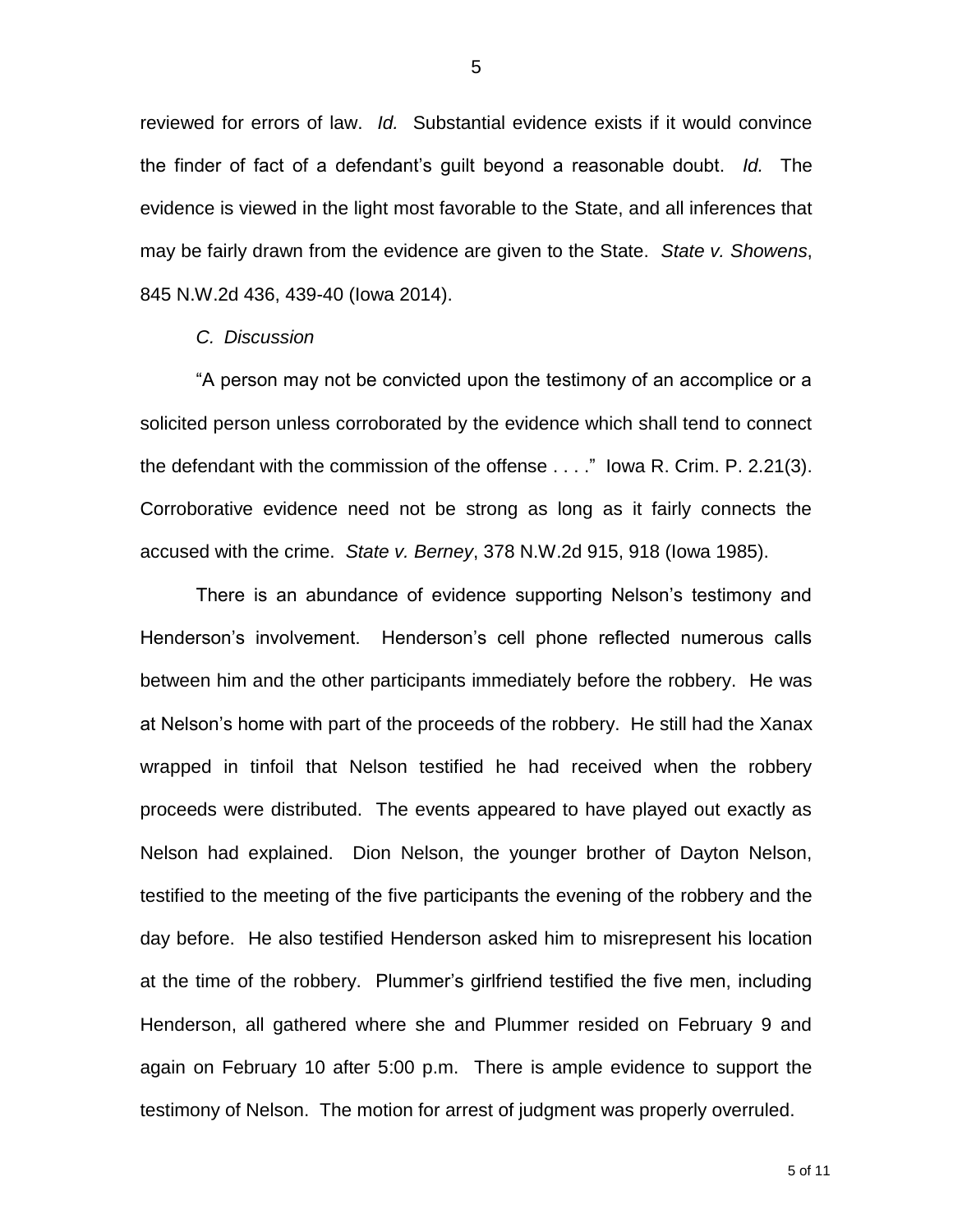#### **III. Ineffective Assistance of Counsel**

*A. Preservation of Error*

An exception to the traditional error preservation exists when the claim is ineffective assistance of counsel. *State v. Fountain*, 786 N.W.2d 260, 262-63 (Iowa 2010).

#### *B. Standard of Review*

When a constitutional issue, such as a claim of ineffective assistance of counsel, is involved our review is de novo. *Lemasters v. State*, 821 N.W.2d 856, 862 (Iowa 2012).

#### *C. Discussion*

To prevail on a claim of ineffective assistance of counsel, the claimant must prove by a preponderance of the evidence that: (1) counsel failed to perform an essential duty and (2) prejudice resulted. *Ledezma v. State*, 626 N.W.2d 134, 142 (Iowa 2001). A claim of ineffective assistance of counsel must overcome the presumption that counsel is competent. *Tyler v. State*, 352 N.W.2d 683, 685 (Iowa 1984). An accused is not entitled to perfect representation but only that level of representation that is within the normal range of competency. *State v. Artzer*, 609 N.W.2d 526, 531 (Iowa 2000). Strategic choices after proper investigation are virtually unassailable. *Ledezma*, 626 N.W.2d at 143. For relief to be granted, there must a determination that but for the ineffective assistance, there is a reasonable probability the result would have been different. *Id.* at 145. It is not enough to simply allege counsel's performance was inadequate, but the specific instance of inadequacy and how competent representation would have probably changed the outcome must be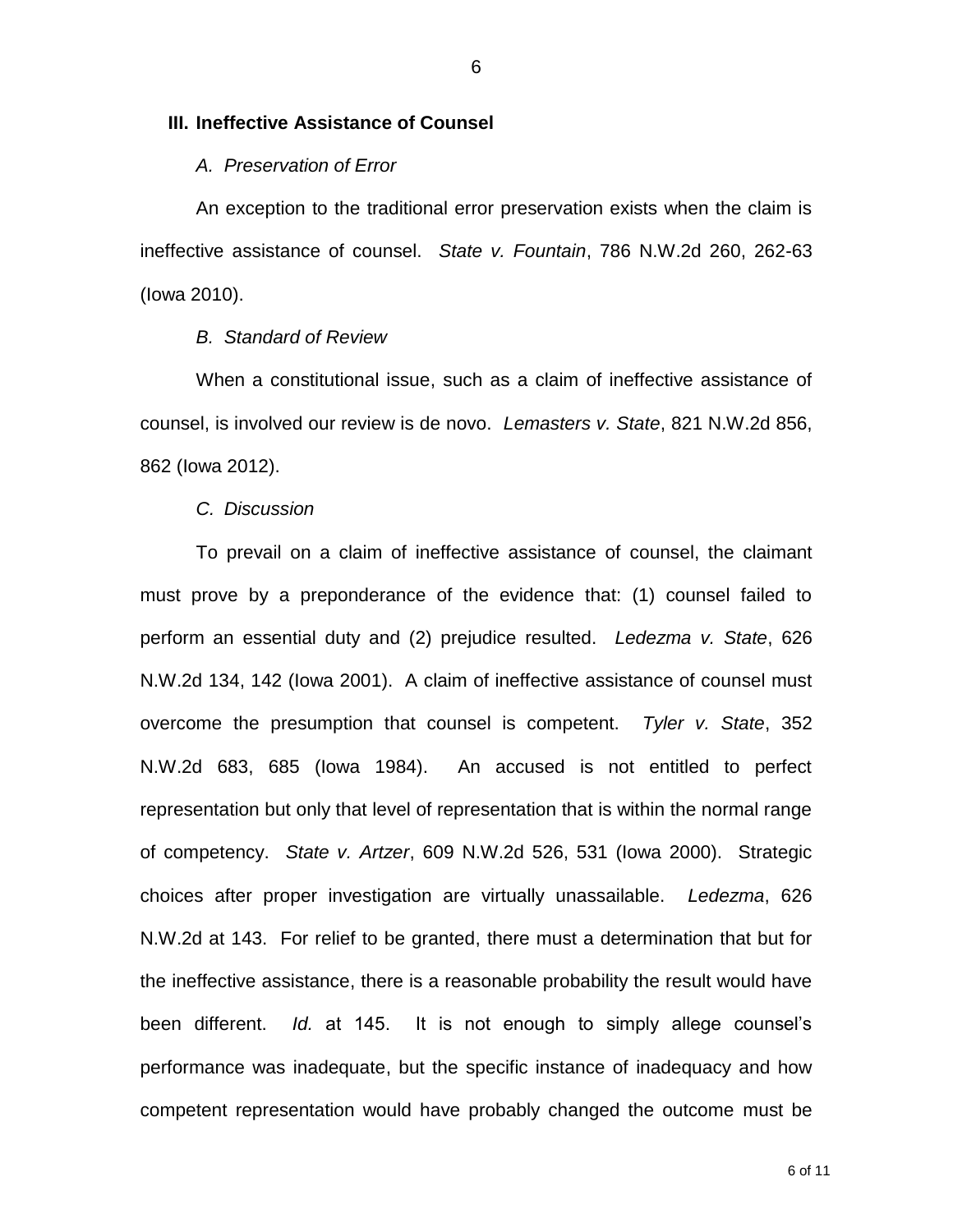shown*. Dunbar v. State*, 515 N.W.2d 12, 15 (Iowa 1994). When the record is adequate to make a ruling on ineffective assistance of counsel on the direct appeal, the court is permitted to proceed with a ruling, but otherwise, the court must preserve the claim for postconviction relief. *Artzer*, 609 N.W.2d at 531. Preservation of an issue of ineffective assistance for a postconviction proceeding generally requires some specific reference to something in the record that supports an ineffective-assistance claim and is not intended to preserve an issue to simply allow a claimant to conduct a fishing expedition.

We find the record adequate to address all claims of ineffective assistance of counsel. We will consider each claim of ineffective assistance of counsel independently.

#### *1. Claim of Ineffective Voir Dire*

Henderson waived reporting of the voir dire. He failed to make a record of the proceedings by either a supplemental statement of the proceedings under Iowa Rule of Appellate Procedure 6.806 or by creating a bill of exceptions under Iowa Rule of Criminal Procedure 2.25. There is no record upon which to gauge or judge his counsel's ineffectiveness in the voir dire process. The only possible consideration would be a claim that waiver of reporting the voir dire is per se ineffective assistance of counsel, but no authority for such a proposition has been cited. Accordingly we consider the issue waived. *See* Iowa R. App. P.  $6.903(2)(g)(3)$ .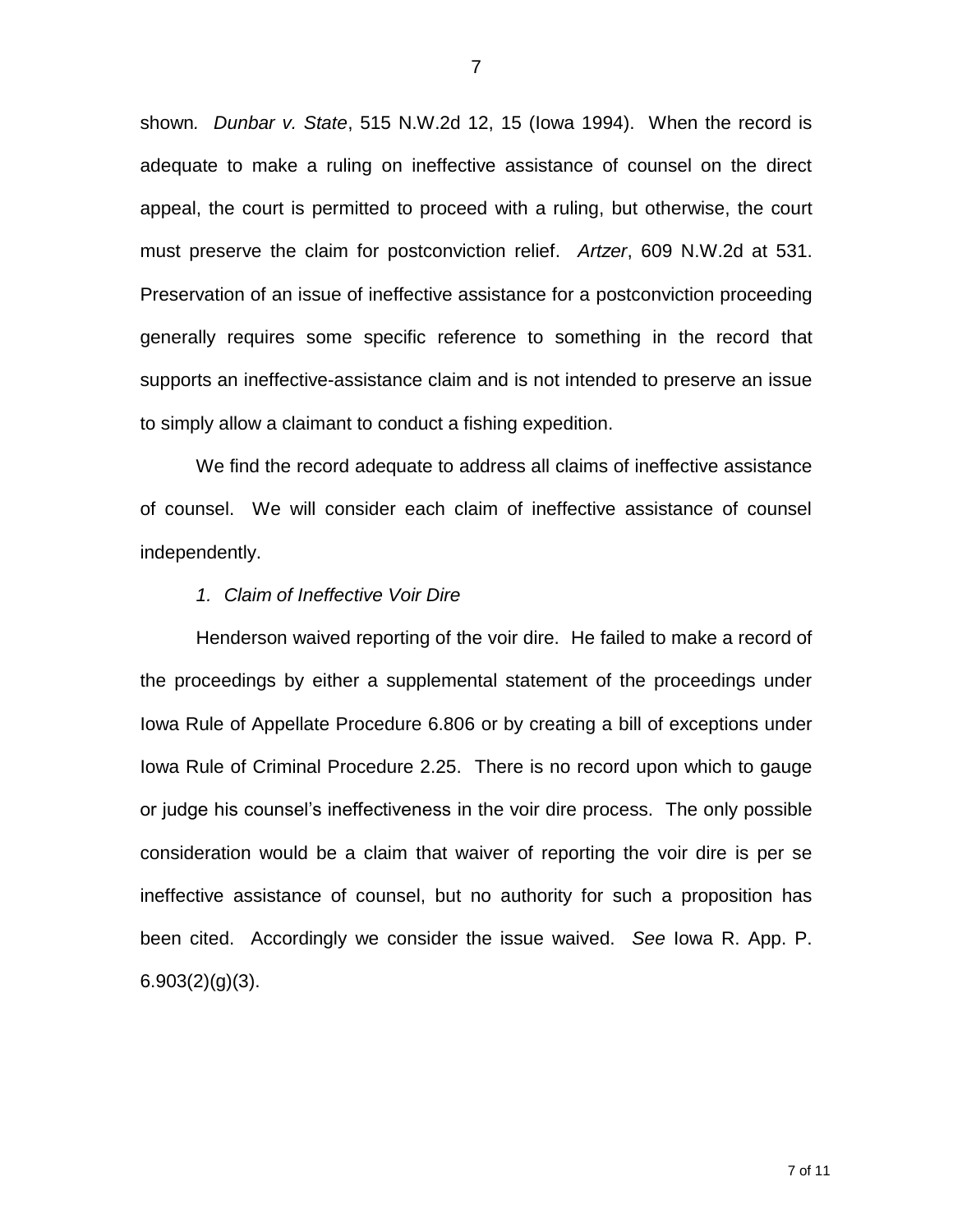### *2. Henderson Claims the State Did Not Prove That He Had Knowledge or an Intent That a Dangerous Weapon Was To Be Used in the Commission of the Robbery*

The issue was not raised in the motion for acquittal, but it can still be considered under the ineffective-assistance rubric.

Henderson was involved in the planning and execution of the robbery. He was there when the note threatening to "shoot this bitch up" was written. "All persons concerned in the commission of a public offense, whether they directly commit the act constituting the offense or aid or abet its commission, shall be charged, tried, and punished as principles." Iowa Code § 703.1 (2015). Nelson testified they all knew a gun would be used. Whether Henderson knew or did not know a gun would be involved makes no difference.

To the extent he claims no gun was involved and makes reference to a bb gun, Nelson testified he had handled the gun Mallett used and it appeared to be like a police-issue handgun. Pilkington testified the gun Mallett used was a police-style handgun. It is obvious a handgun like police use is a dangerous weapon. It is not necessary to prove the obvious.

### *3. Henderson's Concern About Confrontation of the Witnesses Relates to the Statements of Non-Testifying Witnesses*

The matter was resolved in a pretrial hearing in which the State agreed not to use any non-testifying defendant's police interview against anyone but the defendant making the statement. Henderson does not claim that the State violated the agreement but rather contends the result was to exclude statements non-testifying defendants made that were exculpatory as to him. He contends that the motion in limine resulting in the State's agreement to limit the testimony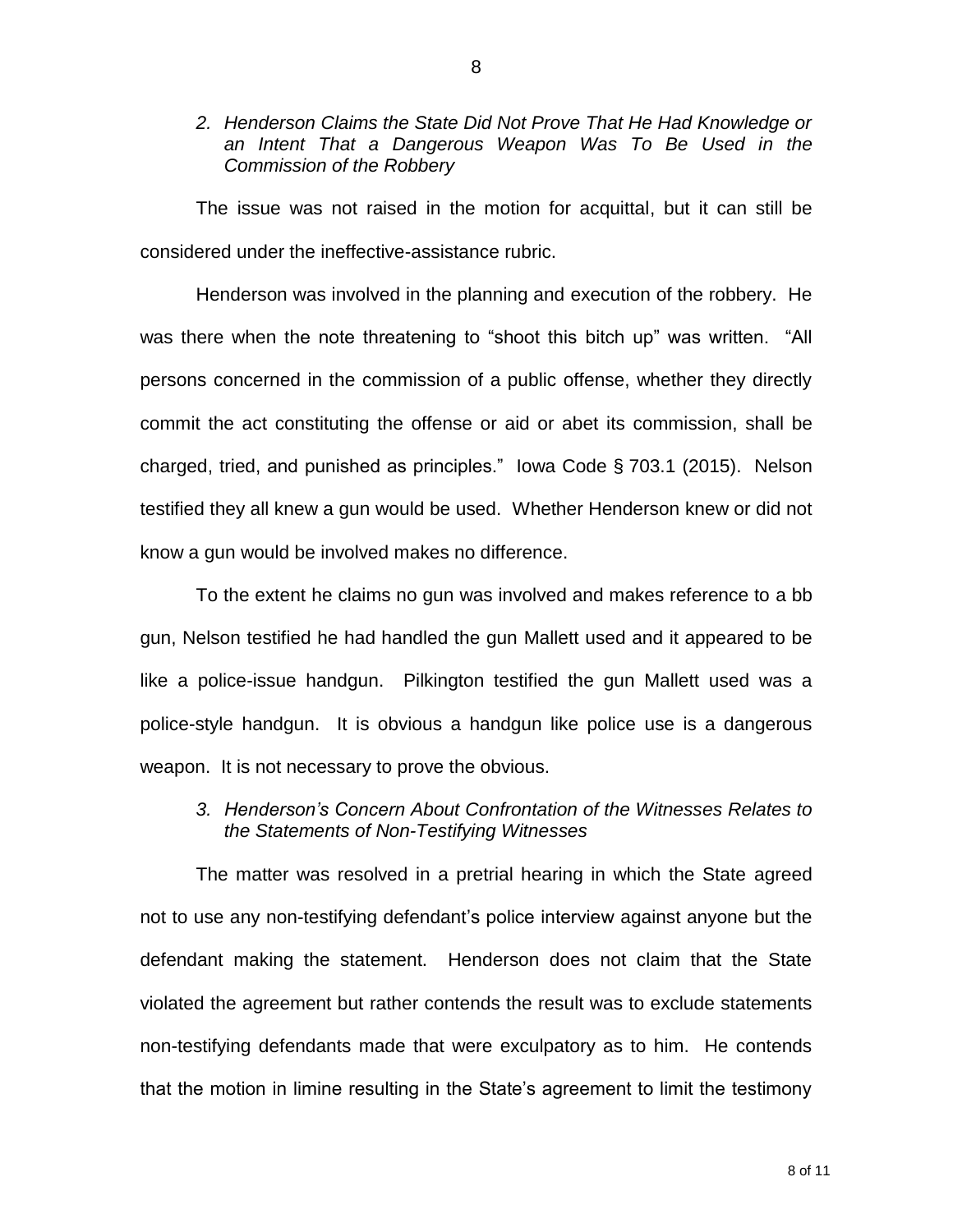of the non-testifying defendants only to statements that incriminated the party making the statements was ineffective assistance of counsel as to him because the effect was to eliminate statements other defendants had made that were exculpatory to him. The motion in limine and the agreement of the State, however, addressed only statements incriminating the other defendants and, to the extent otherwise admissible, placed no limitation on exculpatory statements made about the other defendants.

# *4. Henderson's Claim of Counsel's Failure to Take the Deposition of Dion Nelson*

Henderson contends that if Dion Nelson's deposition had been taken, he could have been impeached with the deposition. Why or how his trial testimony would be contradictory to what he might have said in a deposition or why the outcome of the trial would have been different was not contained in Henderson's brief.

# *5. Henderson's Claim That Counsel Failed to Object to the Introduction of the Criminal Record of Myles Anderson*

There was an objection to the introduction of testimony that Anderson had previously stolen firearms, including handguns. Finding the testimony to be more probative than prejudicial, and relevant as to Anderson's access to a weapon and where it came from, the court denied counsel's efforts to exclude the testimony. The testimony, however, was limited to a law enforcement officer stating he had participated in investigating a theft of guns that included police-style handguns and not all of the police-style handguns were recovered. The officer further testified Anderson was involved in the robbery.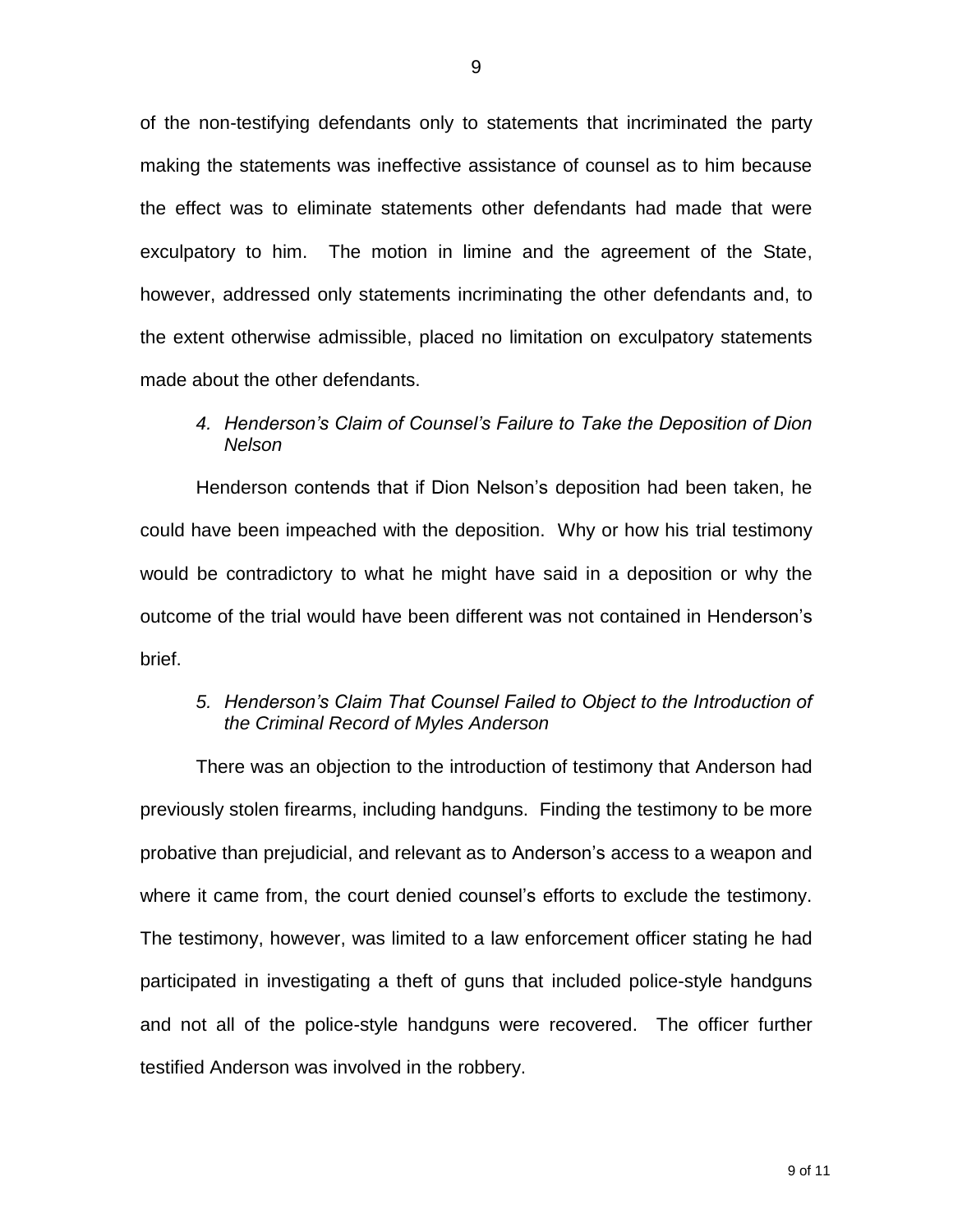We find no instance of ineffective of assistance of counsel in the above claims. To the extent Henderson may have raised other defenses in his pro se brief, they are deemed waived for failing to state with specificity which part of the record he is relying on and/or for failing to cite any authority. *See* Iowa R. App. P. 6.903(2)(g)(3).

# **IV. Conclusion**

Henderson's conviction of first-degree robbery is affirmed.

# **AFFIRMED.**